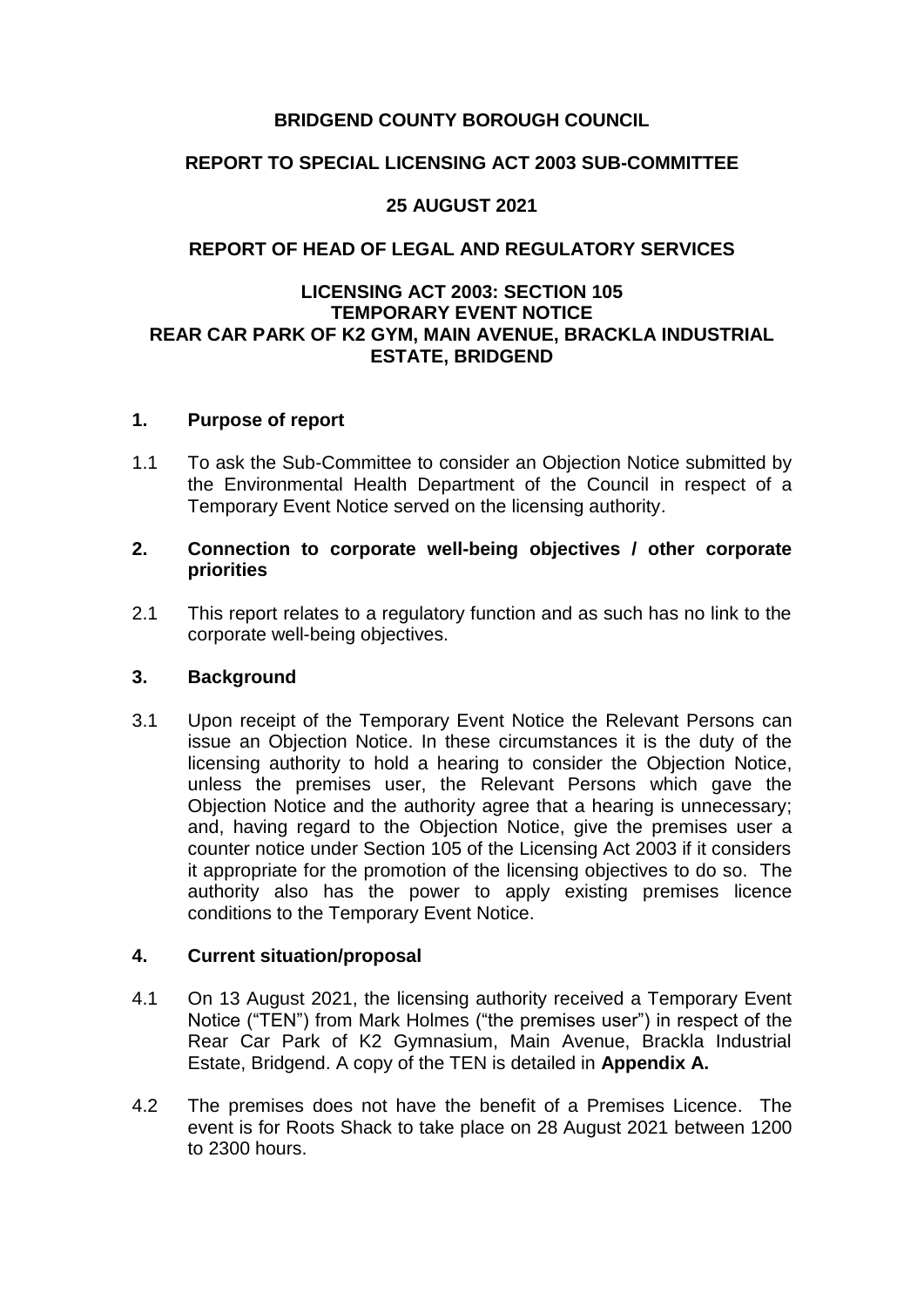The maximum number of people at any one time to be present is 250.

4.3 The nature of the event has been described as:

*"The event is called Roots Shack. The event comprises of a stage, bar and street food. We will adhere to current Government Covid guidelines."*

- 4.4 A copy of the TEN was served upon South Wales Police and the Council's Environmental Health Department. The Environmental Health Department have submitted an Objection Notice in relation to the TEN to the licensing authority. A copy of the Objection Notice has been served on the premises user and is attached at **Appendix B**.
- 4.5 The licensing authority is aware that it is possible for the premises user and Environmental Health Department to enter into a period of discussion regarding the objections raised and that Section 106 of the Act enables the modification of the TEN with the agreement of all parties. Members are advised that the timescales governing TENs are relatively short and that, at the time this report was dispatched, the licensing authority had not been notified that any party had reached agreement.
- 4.6 The Objection Notice is to be treated as not having been withdrawn. A copy of the Premises Licence conditions will be available at the hearing. Sections 2 and 7 of the Home Office Guidance apply to this Notice. Section 13 of the Council's Statement of Licensing Policy applies to this Notice.
- 4.7 This hearing must therefore consider the points raised in the Objection Notice and make a determination on the TEN. Having considered the Objection Notice, the Sub-Committee has the following options:
	- a) Allow the licensable activities to go ahead as stated in the TEN;
	- b) If the TEN is in connection with a licensed premises, the licensing authority, may also impose one or more of the existing licence conditions on the TEN (insofar as such conditions are not inconsistent with the event) if it considers that this is appropriate for the promotion of the licensing objectives; or
	- c) If it considers that the event would undermine the licensing objectives and should not take place, give a counter notice.

## **5. Effect upon policy framework and procedure rules**

There are no implications arising from this report.